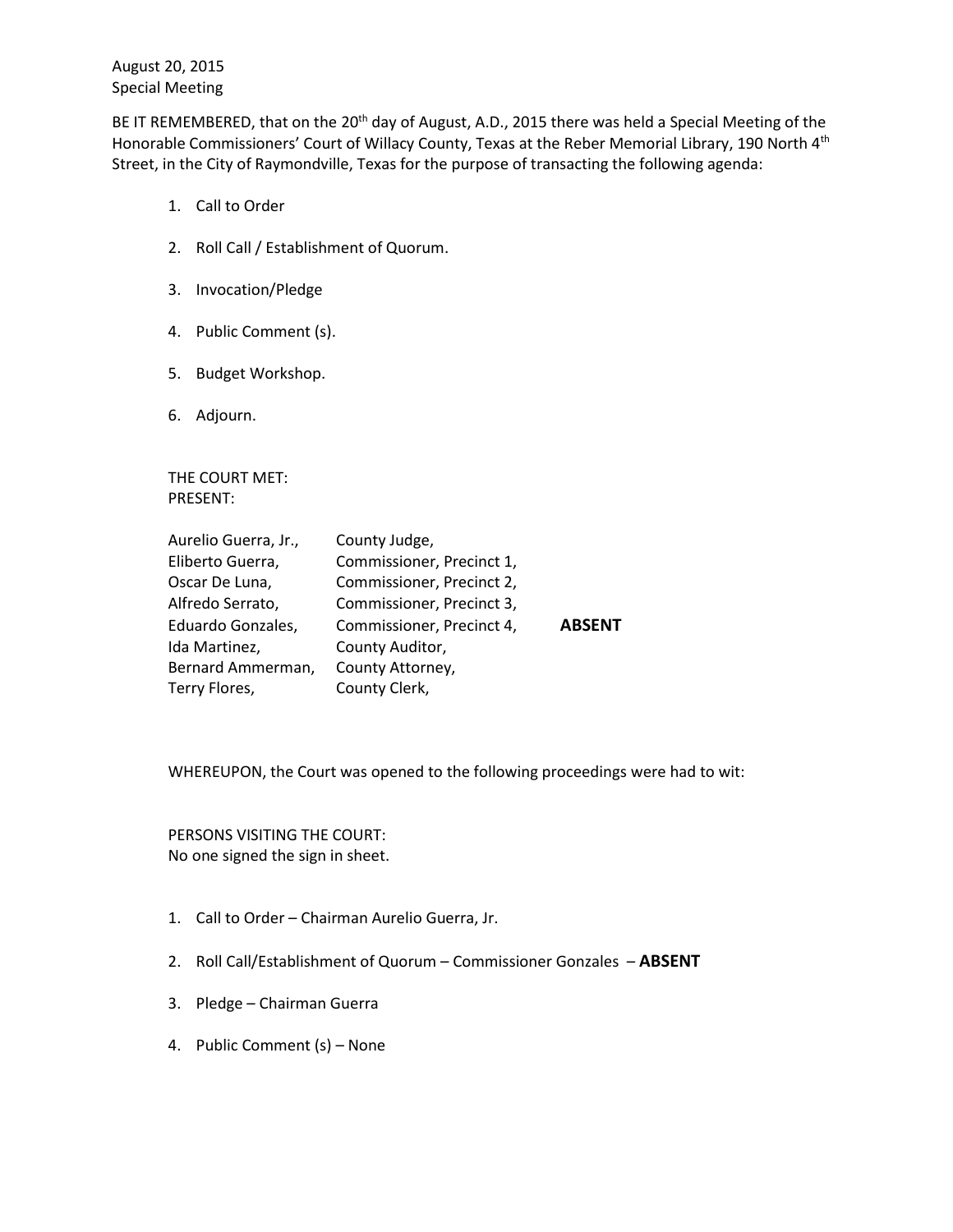Agenda # 5 IN REGARDS TO THE BUDGET WORKSHOP

Commissions continued to discuss the 2015-2016 Budget.

Motion was made by Commissioner Guerra, seconded by Commissioner Serrato to approve the Sheriff's Department Budget. Motion was put before the Court by the Chairman. Commissioners Guerra, De Luna and Serrato voting AYE. NAYS NONE. Motion was declared carried.

Motion was made by Commissioner Guerra, seconded by Commissioner Gonzales to approve the Constables Budget including Constable No. 2 which is \$2,500.00 less than the other constable. Motion was put before the Court by the Chairman. Commissioners Guerra, De Luna and Serrato voting AYE. NAYS NONE. Motion was declared carried.

Budget discussion continued

Court Reporter Constable # 2 **Sheriff** Justice of the Peace

Motion was made by Commissioner De Luna, seconded by Commissioner Serrato to approve that the Justice of the Peace Office be given two and a half  $(2 \frac{1}{2})$  clerks. Motion was put before the Court by the Chairman. Commissioners Guerra, De Luna and Serrato voting AYE. NAYS NONE. Motion was declared carried.

Discussion continued

Motion was made by Commissioner De Luna, seconded by Commissioner Serrato to approve the Justice of the Peace Administration and Technology Budget. Motion was put before the Court by the Chairman. Commissioners Guerra, De Luna and Serrato voting AYE. NAYS NONE. Motion was declared carried.

Commissioner De Luna and Commissioner Serrato amend the motion to include moving the \$9,100.00 into the Technology Budget once Ida checks to see how much was generated. Motion was put before the Court by the Chairman. Commissioners Guerra, De Luna and Serrato voting AYE. NAYS NONE. Motion was declared carried.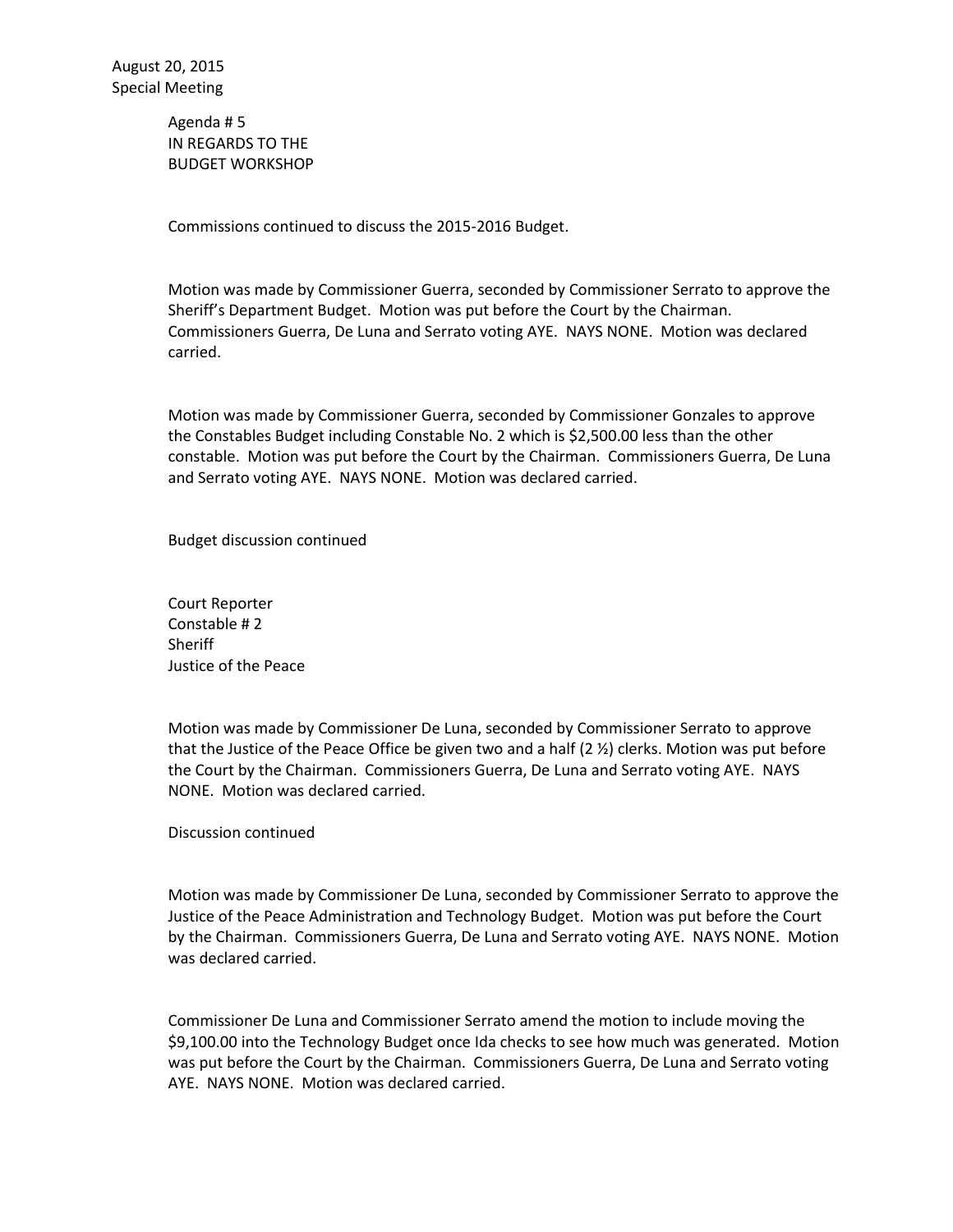August 20, 2015 Special Meeting

Discussion continued

County Administration County Court

Motion was made by Commissioner Gonzales, seconded by Commissioner Serrato for approval of the part-time position from County Court go to County Clerk. Motion was put before the Court by the Chairman. Commissioners Guerra, De Luna and Serrato voting AYE. NAYS NONE. Motion was declared carried.

Discussion continued

Maintenance

Motion was made by Commissioner Gonzales, seconded by Commissioner De Luna to approve the Administrative Maintenance Budget by reducing it by two and a half  $(2 \frac{1}{2})$ . Motion was put before the Court by the Chairman. Commissioners Guerra, De Luna and Serrato voting AYE. NAYS NONE. Motion was declared carried.

12:00 p.m. Court recessed until 1:30 p.m.

Court Recessed

1:30 p.m.

All Commissioners present, but County Judge did not show up. Court could not resume, since it is the Judge's budget being discussed.

Motion was made by Commissioner Guerra, seconded by Commissioner De Luna that Court recess until 3:00 p.m. Motion was put before the Court by the Chairman. Commissioners Guerra, De Luna, Serrato and Gonzales voting AYE. NAYS NONE. Motion was declared carried.

Court Recessed